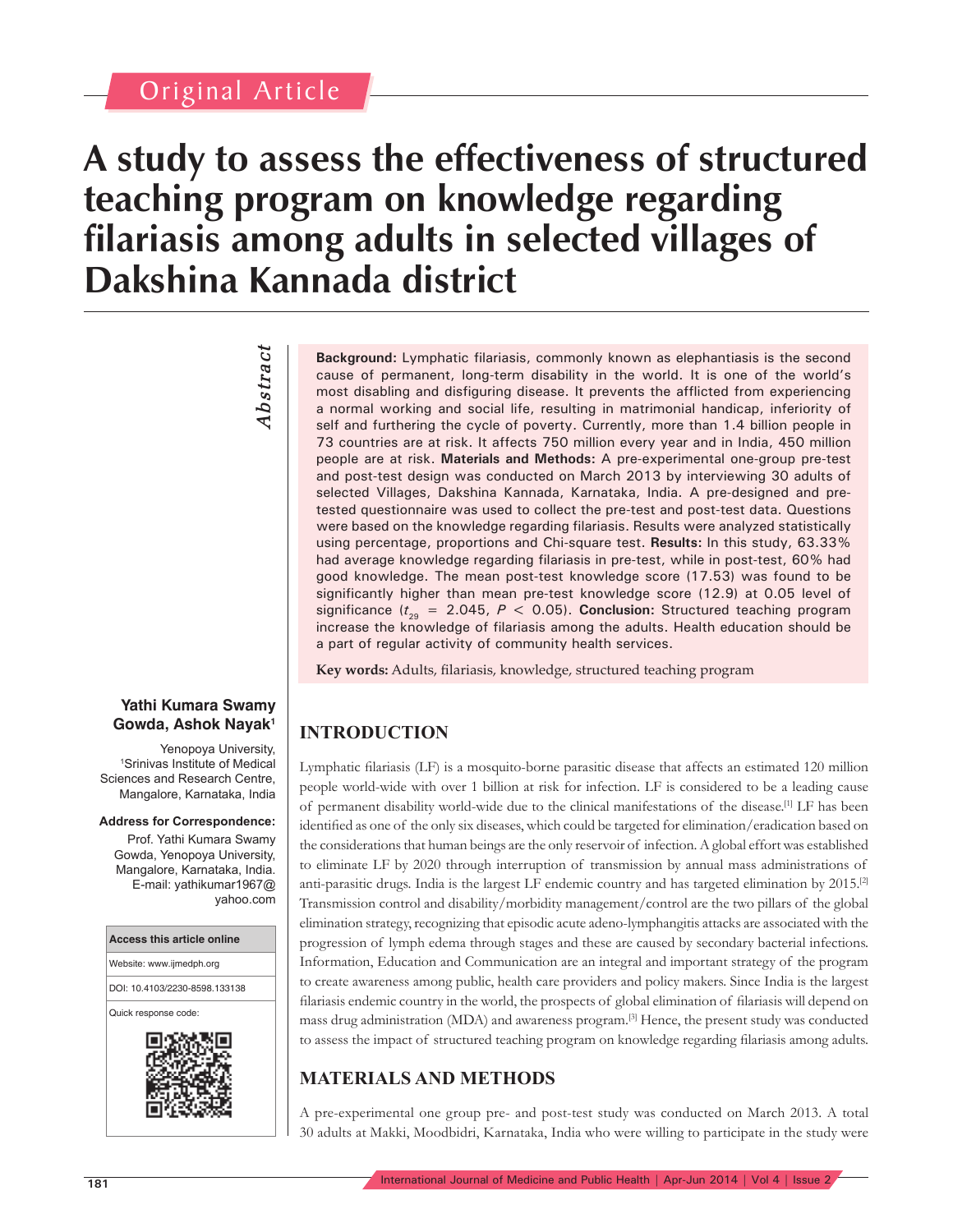included. A pre-designed and pre-structured questionnaire was used to collect the pre-test and post-test data. The questionnaire was pre-tested on subsample of 5 adults and modified and necessary changes were made accordingly. The language of the questionnaire was in English and later translated to Kannada and it contained 24 questions, which were based on the knowledge regarding filariasis. The questions covered knowledge of adults about causes, signs and symptoms, management and prevention of filariasis. The ethics committee of the institute approved the study. Prior to data collection the investigator familiarized with the subjects and explained the purpose of study to them. Confidentiality was assured to all subjects and informed consent was taken from the subjects. Pre-test was conducted using knowledge questionnaire followed by teaching program was administered by using flash cards and discussion with them. After a week post-test data was collected. Results were analyzed statistically using percentage, proportions and Chi-square test was applied. Statistical significance was set at  $P \leq 0.05$  [Questionnaire 1].

### **RESULTS**

#### **Description of sample characteristics**

As you can be seen in Tables 1 and 2, Figure 1, there was a significant improvement in knowledge about filariasis among adults after structured teaching program  $(P \le 0.0001)$ . In the pretest majority of participants 63.33% had average knowledge and 30% participants had poor knowledge and only 6.67% had good knowledge respectively. Although in the post-test 60% participants had good knowledge and 40% participants had average knowledge.

The data presented in Table 3 shows that the mean post-test knowledge scores of subjects were significantly higher than their mean pre-test knowledge scores and calculated value is  $t = 8.396$ , *P* < 0.05. Hence the research hypothesis was accepted indicating that the planned teaching program had been the effective method in increasing the knowledge of the subjects.

The data presented in Table 4 shows that the maximum number of subjects had poor knowledge in the area of causes (83.33), 50% had average knowledge in the area of signs and symptoms, 66.67% had average knowledge in the area of prevention and 50% had poor knowledge in the area of management of fialariasis respectively.

The data presented in Table 5 shows that 26.67% of subjects had poor knowledge in the area of causes, 60% had average knowledge in the area of signs and symptoms, 63.33% had average knowledge in the area of prevention and 50% had good knowledge in the area of management of fialariasis.

#### **DISCUSSION**

In the present study, despite of MDA program for the elimination of filariasis, there was inadequate public awareness about filariasis among adults. The study revealed that in the pre-



**Figure 1:** Cone diagram showing the percentage distribution of the subjects according to their knowledge level

**Table 1: Frequency and percentage of respondents** 

| by personal characteristics        |                           |                    |              |  |  |
|------------------------------------|---------------------------|--------------------|--------------|--|--|
| <b>Characteristics</b><br>Category |                           | <b>Respondents</b> |              |  |  |
|                                    |                           | Frequency          | Percentage   |  |  |
| Age group (years)                  | $25$                      | $\overline{2}$     | 6.67         |  |  |
|                                    | 26-35                     | 8                  | 26.67        |  |  |
|                                    | 36-45                     | 14                 | 46.66        |  |  |
|                                    | Above 46                  | 6                  | 20           |  |  |
| Gender                             | Male                      | $\Omega$           | 0.0          |  |  |
|                                    | Female                    | 30                 | 100.0        |  |  |
| Religion                           | Hindu                     | 27                 | 90           |  |  |
|                                    | Muslim                    | 0                  | $\Omega$     |  |  |
|                                    | Christian                 | 2                  | 6.67         |  |  |
|                                    | <b>Others</b>             | 1                  | 3.33         |  |  |
| Occupation                         | Agriculture               | 3                  | 10           |  |  |
|                                    | <b>Business</b>           | 1                  | 3.33         |  |  |
|                                    | Daily wages               | 10                 | 33.33        |  |  |
|                                    | <b>Others</b>             | 16                 | 53.33        |  |  |
| <b>Educational status</b>          | <b>Illiterate</b>         | 3                  | 10           |  |  |
|                                    | Primary or high<br>school | 18                 | 60           |  |  |
|                                    | PUC or diploma            | 7                  | 23.33        |  |  |
|                                    | Degree and<br>above       | 2                  | 6.66         |  |  |
| Family income/month                | < 1000                    | 10                 | 33.33        |  |  |
|                                    | 1001-3000                 | 9                  | 30           |  |  |
|                                    | 3001-5000                 | 10                 | 33.33        |  |  |
|                                    | 5001 and above            | $\mathbf{1}$       | 3.33         |  |  |
| Previous knowledge                 | Yes                       | 15                 | 50           |  |  |
| regarding filariasis               | No                        | 15                 | 50           |  |  |
| If yes source                      | Health personal           | 13                 | 43.33        |  |  |
|                                    | Mass media                | 1                  | 3.33         |  |  |
|                                    | Family and<br>friends     | 1                  | 3.33         |  |  |
|                                    | Any others                | $\Omega$           | $\mathbf{0}$ |  |  |

test, majority of participants 63.33% had average knowledge and 30% participants had poor knowledge and only 6.67% had good knowledge. Following the administration of structured teaching program there was an improvement in knowledge of adults (60% participants had good knowledge and 40% participants had average knowledge) in the area of causes, signs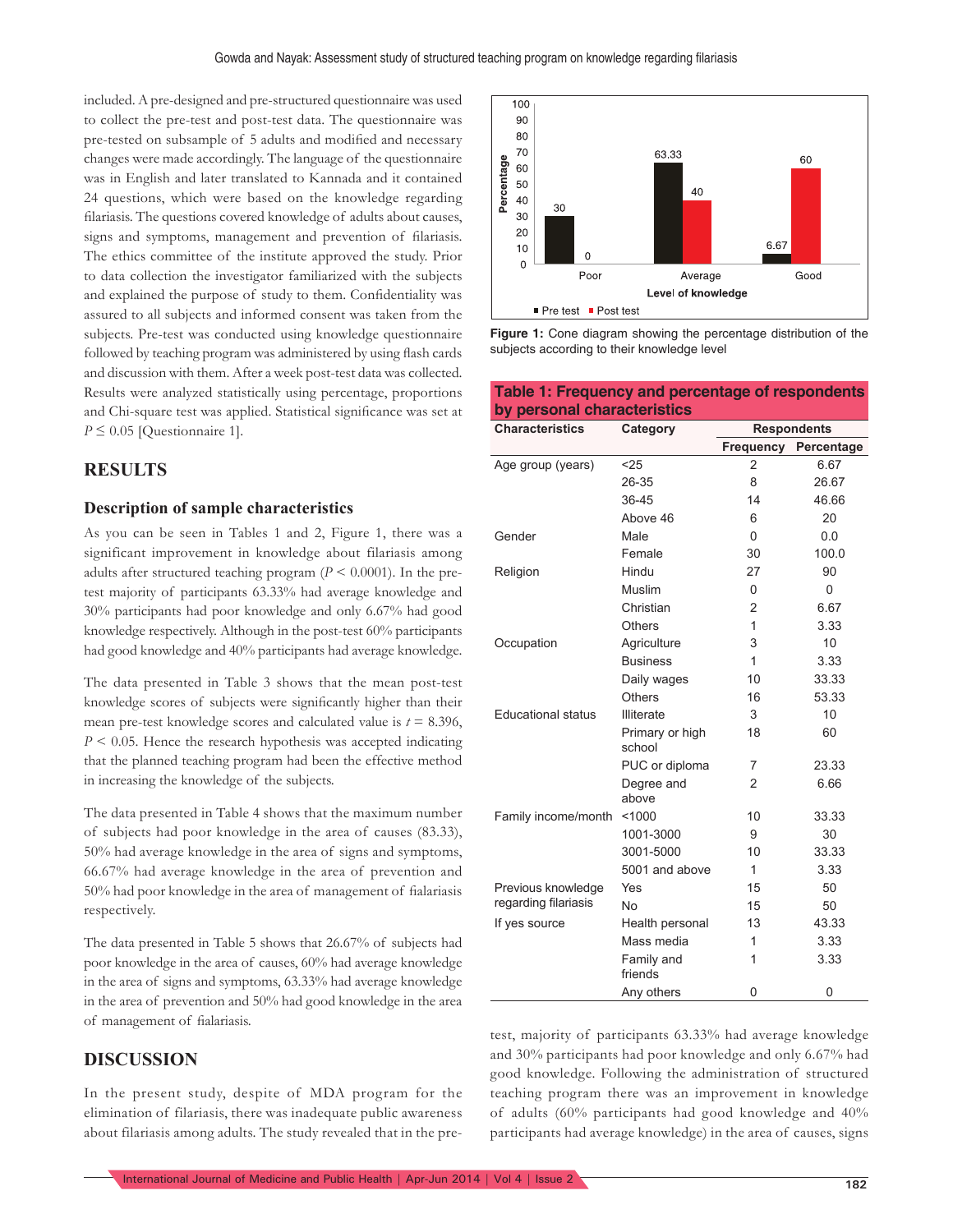and symptoms, management and prevention of filariasis. Our findings are also similar to those of several other investigators who have conducted surveys among adults. Though the assessment tool used may be different in different studies, the key core knowledge components might be same in all. A study done by Dorle *et al.*,<sup>[4]</sup> assessed the knowledge and perception of people about LF in one of the endemic taluks of rural north Karnataka found that Most of the study population (68.99%) was not aware about the mode of spread of LF. Only 31.01% knew that LF spread by mosquito bites. Similarly, Alva et al.,<sup>[5]</sup> administered a survey to adults in Udupi District of Karnataka identified that majority of 63.2% of the participants have average knowledge, 5.8% good knowledge and 31% have poor knowledge regarding filariasis and MDA.

A study done by Nandha and Krishnamoorthy,<sup>[6]</sup> assessed impact of an intensive education campaign and evaluated using pre- and post-educational surveys in an intervention and comparison village in Tamil Nadu, South India. Environmental and entomological indicators for breeding sites and mosquito density were examined before and after the intervention. Significant  $(P < 0.05)$  increase in knowledge was observed

| Table 2: Over all pre-test and post-test knowledge<br>score of respondents $(n = 30)$ |                              |                             |    |                             |  |
|---------------------------------------------------------------------------------------|------------------------------|-----------------------------|----|-----------------------------|--|
| Level of                                                                              | Post-test<br><b>Pre-test</b> |                             |    |                             |  |
| knowledge                                                                             |                              | <b>Frequency Percentage</b> |    | <b>Frequency Percentage</b> |  |
| Poor                                                                                  | 9                            | 30                          | O  |                             |  |
| Average                                                                               | 19                           | 63.33                       | 12 | 40                          |  |
| Good                                                                                  | 2                            | 6.67                        | 18 | 60                          |  |
| Total                                                                                 | 30                           | 100.0                       | 30 | 100.0                       |  |

in intervention area with regard to transmission and control of LF. Relative change between intervention and comparison villages before and after intervention was also significant (z5 > 1.96). Multiple mosquito control and personal protection methods were in use during the post-intervention assessment and was evident from the significantly  $(P < 0.05)$  higher average score. The findings of the study have implications for nursing practice, nursing education, nursing administration and nursing research.

#### **Limitations**

- Adults' attitude and practices were not evaluated.
- The study was confined to specific geographical area which imposes a limit on generalization.
- The study did not use control group. Hence the results of the study must be generalized with caution as there is threat to internal validity due to history.

#### **Recommendations**

- A similar study can be replicated with control group.
- A survey can be conducted to find the incidence and prevalence of filariasis.
- A comparative study can be conducted between urban and rural areas.

## **CONCLUSION**

In view of the magnitude of the problem, the prevalence of filariasis in developing country is consistently high. The present study revealed inadequacies in the knowledge of filariasis amongst adults. This indicates that there is need for health education campaign for the

| Table 3: Mean, mean difference, SE, and t value of pre-test and post-test knowledge scores of subjects<br>$(n = 30)$ |                                  |           |       |                        |      |    |         |                |
|----------------------------------------------------------------------------------------------------------------------|----------------------------------|-----------|-------|------------------------|------|----|---------|----------------|
|                                                                                                                      | <b>Maximum</b><br>possible score | Range     | Mean  | <b>Mean difference</b> | SE,  | df | t value | <b>Remarks</b> |
| Pre-test                                                                                                             | 25                               | $18 - 5$  | 12.9  | 4.63                   | 0.03 | 29 | 8.396   | $P<0.05$ HS    |
| Post-test                                                                                                            | 25                               | $23 - 13$ | 17.53 |                        |      |    |         |                |

t<sub>(tab 29=2.045)</sub>. *P* < 0.05. HS = Highly significant, SE<sub>D</sub> = Standard error of difference

| Table 4: Area wise knowledge level of subjects in pre-test ( $n = 30$ ) |                |                   |                |              |  |  |
|-------------------------------------------------------------------------|----------------|-------------------|----------------|--------------|--|--|
| Area wise level of knowledge                                            | Poor knowledge | Average knowledge | Good knowledge | <b>Total</b> |  |  |
|                                                                         | No. (%)        | No. (%)           | No. (%)        | No (%)       |  |  |
| Causes of fialariasis                                                   | 25 (83.33)     | 5(16.67)          | 0(0)           | 30 (100)     |  |  |
| Signs and symptoms of fialariasis                                       | 12(40)         | 15(50)            | 3(10)          | 30 (100)     |  |  |
| Prevention of fialariasis                                               | 10(33.33)      | 19 (66.67)        | 1(3.33)        | 30 (100)     |  |  |
| Management of fialariasis                                               | 15 (50)        | 14 (46.67)        | 1(3.33)        | 30(100)      |  |  |

| Table 5: Area wise knowledge level of subjects in post-test ( $n = 30$ ) |                           |                              |                           |                        |  |  |
|--------------------------------------------------------------------------|---------------------------|------------------------------|---------------------------|------------------------|--|--|
| Area wise level of knowledge                                             | Poor knowledge<br>No. (%) | Average knowledge<br>No. (%) | Good knowledge<br>No. (%) | <b>Total</b><br>No (%) |  |  |
| Causes of fialariasis                                                    | 8(26.67)                  | 15(50)                       | 7(23.33)                  | 30(100)                |  |  |
| Signs and symptoms of fialariasis                                        | 0(0)                      | 18 (60)                      | 12(40)                    | 30(100)                |  |  |
| Prevention of fialariasis                                                | 1 (3.33)                  | 19 (63.33)                   | 10 (33.33)                | 30(100)                |  |  |
| Management of fialariasis                                                | (3.33)                    | 14 (46.67)                   | 15(50)                    | 30(100)                |  |  |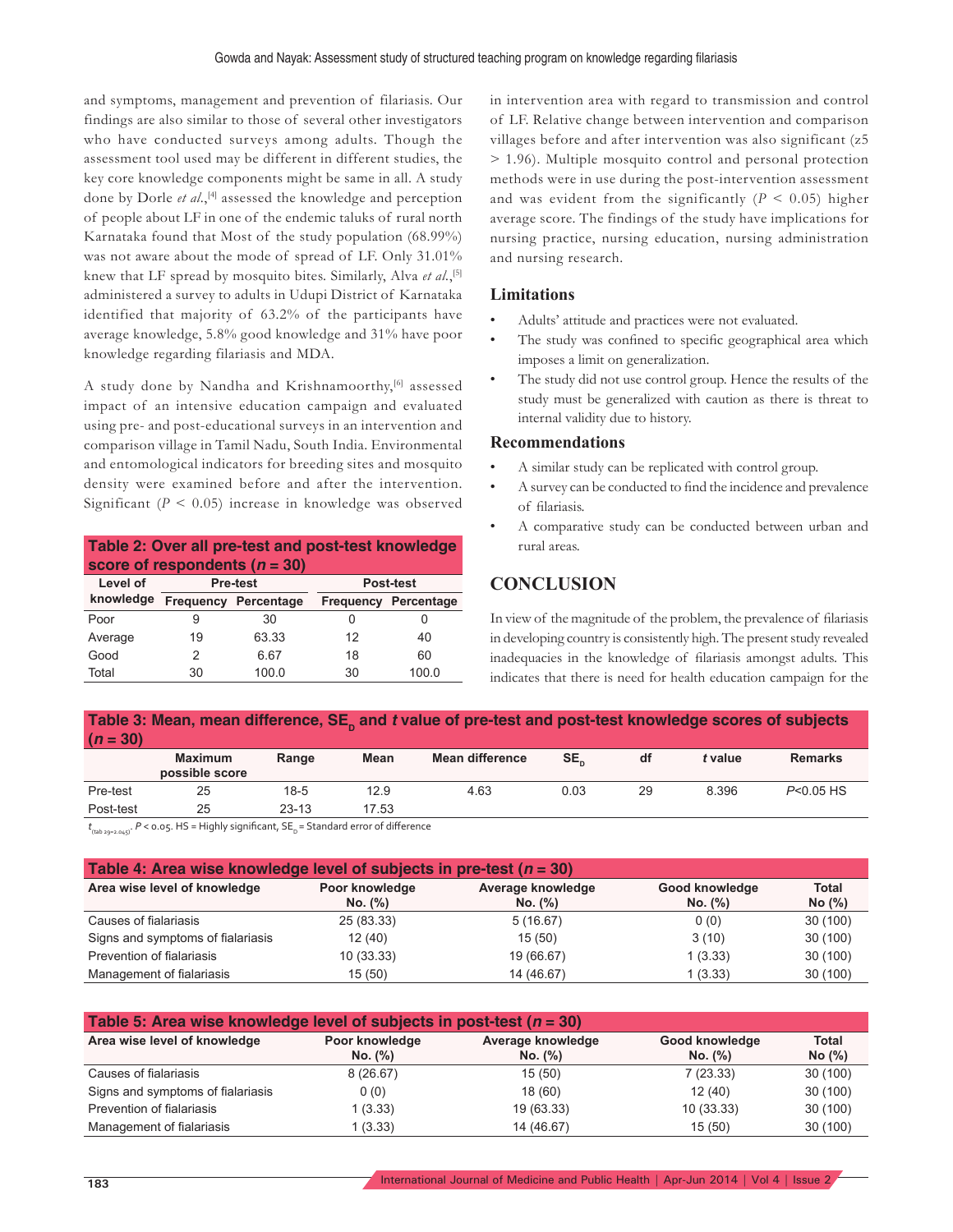improvement of knowledge, life-style practices and prevention regarding filariasis to the community.

# **ACKNOWLEDGMENTS**

I thank my guide Dr. Ashok Nayak, General Medicine, Srinivas Institute of Medical Sciences and Research Center for his guidance, genuine concern, constant support and valuable contributions and suggestions throughout this study. I am indebted to all participants of the study.

#### **Questionnaire 1**

|     | Structured knowledge questionnaire                                    |    |                               |  |  |  |
|-----|-----------------------------------------------------------------------|----|-------------------------------|--|--|--|
|     | Instructions: Please read the following statement carefully and put   |    |                               |  |  |  |
|     | a tick { } mark against the correct answer.                           |    |                               |  |  |  |
| 1.  | Filariasis is a                                                       |    |                               |  |  |  |
|     | Viral disease: []<br>a.                                               | b. | Parasitic disease: []         |  |  |  |
|     | Bacterial disease: []<br>c.                                           | d. | Protozoal disease: []         |  |  |  |
| 2.  | The incidence rate of filarisis in                                    |    |                               |  |  |  |
|     | Women: []<br>a.                                                       | b. | Men: $\lceil \rceil$          |  |  |  |
|     | Children: []<br>c.                                                    | d. | None of this: []              |  |  |  |
| 3.  | Filariasis can be commonly seen in                                    |    |                               |  |  |  |
|     | Endemic area: []<br>a.                                                | b. | Epidemic area: []             |  |  |  |
|     | Both (a and b): $\lceil \cdot \rceil$<br>c.                           | d. | None of the above: []         |  |  |  |
| 4.  | Filariasis is transmitted through                                     |    |                               |  |  |  |
|     | Black fillies: []<br>a.                                               | b. | Mosquito: []                  |  |  |  |
|     | Arthropods: []<br>c.                                                  | d. | All above: []                 |  |  |  |
| 5.  | The susceptible age group for filariasis                              |    |                               |  |  |  |
|     | Old age: []<br>а.                                                     | b. | Children: []                  |  |  |  |
|     | Adults: []<br>c.                                                      | d. | All age group:                |  |  |  |
| 6.  | The incubation period of lymphatic filariasis (LF) is                 |    |                               |  |  |  |
|     | 4-6 months: $\lceil \rceil$<br>a.                                     | b. | $6-8$ months: $\lceil \rceil$ |  |  |  |
|     | 8-10 months: []<br>c.                                                 | d. | 10 months to 1 year: []       |  |  |  |
| 7.  | The common environmental factors that leads to filariasis is          |    |                               |  |  |  |
|     | Climate (temperature between 22 'c and 38 'c): []<br>a.               |    |                               |  |  |  |
|     | Improper drainage: []<br>b.                                           |    |                               |  |  |  |
|     | Inadequate sewage disposal: []<br>c.                                  |    |                               |  |  |  |
|     | d.<br>All the above: []                                               |    |                               |  |  |  |
| 8.  | The system of the human body mainly affected by filariasis is         |    |                               |  |  |  |
|     | Gastrointestinal system: []<br>a.                                     | b. | Respiratory system: []        |  |  |  |
|     | Nervous system: []<br>c.                                              | d. | Lymphatic system: []          |  |  |  |
| 9.  | The chronic stage of LF usually develops                              |    |                               |  |  |  |
|     | Immediately: []<br>a.                                                 | b. | 5-10 years: []                |  |  |  |
|     | 10-15 years: $\lceil \cdot \rceil$<br>c.                              | d. | 15-20 years: []               |  |  |  |
| 10. | The following are the clinical symptoms except                        |    |                               |  |  |  |
|     | Swollen limbs: []<br>a.                                               | b. | Hydrocele: []                 |  |  |  |
|     | Fever: []<br>c.                                                       | d. | Diarrhea: []                  |  |  |  |
| 11. | Filariasis is diagnosed by examination of                             |    |                               |  |  |  |
|     | Blood: []<br>a.                                                       | b. | Stool: []                     |  |  |  |
|     | Urine: []<br>c.                                                       | d. | Skin: []                      |  |  |  |
| 12. | The preventive measures of filariasis include the following except    |    |                               |  |  |  |
|     | Using DEC tablets: []<br>a.                                           | b. | Using bed nets: []            |  |  |  |
|     | Proper drainage: []<br>c.                                             | d. | Spraying: []                  |  |  |  |
| 13. | A serious obstacles to control the filarial disease by the medication |    |                               |  |  |  |
|     | is due to                                                             |    |                               |  |  |  |
|     | Person not taking tablet at correct time: []<br>a.                    |    |                               |  |  |  |
|     | Lack of awareness: []<br>b.                                           |    |                               |  |  |  |

### **REFERENCES**

- 1. Wynd S, Melrose WD, Durrheim DN, Carron J, Gyapong M. Understanding the community impact of lymphatic filariasis: A review of the sociocultural literature. Bull World Health Organ 2007;85:493-8.
- 2. Basavantappa BT. Community Health Nursing. 1<sup>st</sup> ed. New Delhi: jaypee Brothers Publications; 2003.
- 3. Pani SP, Kumaraswami V, Das LK. Epidemiology of lymphatic filariasis with special reference to urogenital-manifestations. Indian J Urol 2005;21:44-9. [Last cited on 2008 Aug 7].

|     | c. | Long life of adult parasite: []                             |    |                                                                          |
|-----|----|-------------------------------------------------------------|----|--------------------------------------------------------------------------|
|     | d. | Inadequate knowledge: []                                    |    |                                                                          |
| 14. |    | The most effective prevention that can be done at home      |    |                                                                          |
|     | a. | Daily bathing: []                                           |    |                                                                          |
|     | b. | Proper sanitation: []                                       |    |                                                                          |
|     | c. | Using the mosquito net: []                                  |    |                                                                          |
|     | d. | Water purification: []                                      |    |                                                                          |
| 15. |    | The current strategy of filariasis control is based on      |    |                                                                          |
|     | a. | Chemotheraph: []                                            | b. | Radiationtheraph: []                                                     |
|     | c. | Vector control: []                                          | d. | Both (a and c)                                                           |
| 16. |    | Filarial control can be done through                        |    |                                                                          |
|     | a. | Source reduction: []                                        |    |                                                                          |
|     | b. | Detection and treatment of carrier: []                      |    |                                                                          |
|     | c. | Anti-larval measures: []                                    |    |                                                                          |
|     | d. | All the above: []                                           |    |                                                                          |
| 17. |    | The medicine given for filariasis is                        |    |                                                                          |
|     | a. | Penicillin: []                                              | b. | D E C: []                                                                |
|     | c. | Diclofenac: []                                              | d. | Amoxicillin: []                                                          |
| 18. |    | The preventive medicine should be taken by                  |    |                                                                          |
|     | a. | All the people: []                                          | b. | Only affected people: []                                                 |
|     | c. | Only risky people: []                                       | d. | Only adults: []                                                          |
| 19. |    | The amount of D E C medicated salt to control filariasis is |    |                                                                          |
|     | a. | $1-4$ g/kg: []                                              | b. | 5-6 g/kg: []                                                             |
|     | c. | 6-8 g/kg: $[$ ]                                             | d. | $2-4$ g/kg: []                                                           |
| 20. |    | D E C tablets should be taken                               |    |                                                                          |
|     | a. | $\frac{1}{2}$ h the meals: []                               | b. | 1 h before the meals: []                                                 |
|     | c. | After the meals: []                                         | d. | At any time: []                                                          |
| 21. | a. | The medicine should be taken                                | b. |                                                                          |
|     | c. | Once in a year: []<br>Twice in a year: []                   | d. | Once in a month: []<br>Once in life time: []                             |
| 22. |    | Side effects of tablets are                                 |    |                                                                          |
|     | a. | Fever: []                                                   | b. | Abdominal pain: []                                                       |
|     | c. | Rash or itching: []                                         | d. | All the above: []                                                        |
| 23. |    | The medicine is contraindicated for                         |    |                                                                          |
|     | a. | Pregnant and lactating mother: []                           |    |                                                                          |
|     | b. | Severely risk person: []                                    |    |                                                                          |
|     | c. | Old age people: []                                          |    |                                                                          |
|     | d. | All the above: []                                           |    |                                                                          |
| 24. |    |                                                             |    | In children medicine should not be given to one of following age groups. |
|     | a. | Above 5 years: []                                           | b. | 3-5 years: []                                                            |
|     | c. | 2-3 years: []                                               | d. | Below 2 years: []                                                        |
| 25. |    | During sickness the medicine can be                         |    |                                                                          |
|     | a. | Given: $\lceil \cdot \rceil$                                | b. | Not given: []                                                            |
|     | C. | Occasionally: []                                            | d. | Forceful: []                                                             |